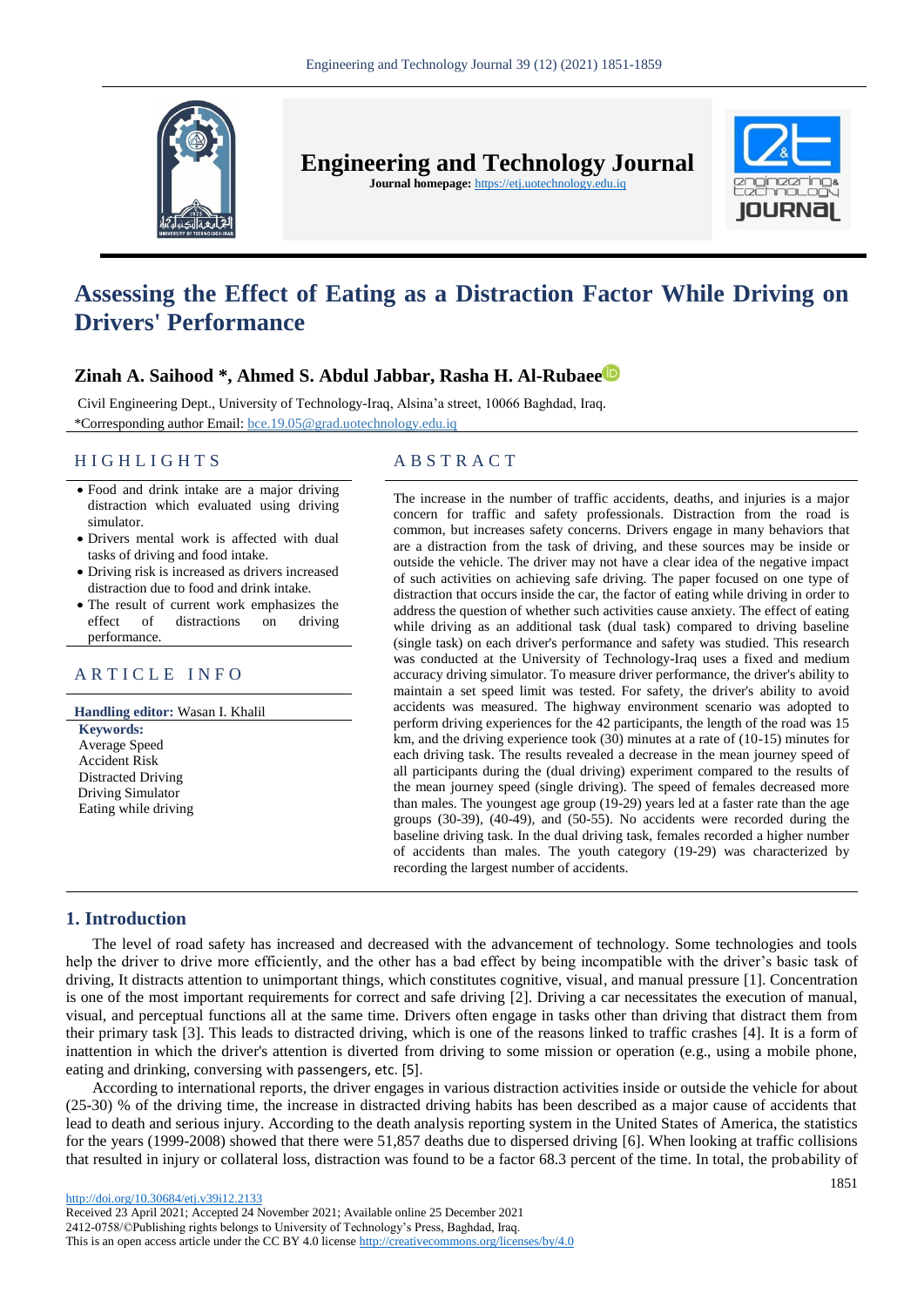an accident while driving due to a distraction was two times greater than when the driver was not distracted [7]. Distraction is a factor of between 5% to 25% of all road traffic incidents worldwide[8]. According to the National Highway Traffic Safety Administration (NHTSA), in the United States of America (3,154) people died and an estimated (424,000) people were injured in scattered driving crashes in 2013 [9]. During the past ten years, (66000) accidents occurred in Iraq, which caused the death of (22,952) people. The accident report for the years 2018 and 2019 prepared by the Central Bureau of Statistics in the Iraqi Ministry of Planning revealed that the number of accidents due to the driver's behavior, which represents the highest cause, reached (9852) and (10753) respectively {10.11]. [12] Revealed that 69.70% of accidents in Iraq are caused by traffic disturbances, of which human factors are the main cause. In Iraq, the largest number of accidents was recorded during daylight hours and on highways [13]. And the age group (15-29) recorded the highest percentage of accidents, followed by the age group (30-35) {14.15]. Most drivers consider eating while driving a harmless activity, ignoring the great danger of this activity for both the driver and road users [4]. Manual distraction tends to have a negative effect on driving efficiency, resulting in increased lane deviation, turbulence in driving speed and response time to sudden events, and increased collision risk [16]. Given the habits involved, it's also likely that eating and drinking will cause drivers to become distracted, but few studies have looked into this. Eating is a common form of distraction that has received less attention in terms of influencing driving performance [17]. According to previous studies, 71% of drivers consume food or alcohol on a daily. Other typical behaviors when driving, such as sleeping, remain uncertain in terms of their possible crash risk [5]. Where the drivers eat and drink for 3.16 percent of their commuting time [18]. According to a survey undertaken by the National Highway Traffic Safety Administration (NHTSA) in 2003, nearly half of US drivers confess to eating or drinking while driving, though only 17% claim this action makes driving risky. About a third of all trips were affected [19]. The aim of this study is to find out how eating while driving affects driver behavior and safety. Due to the fact that real driving experiences pose risks to the driver, road users, property, and other negatives, it has been relied upon to conduct driving experiments on a driving simulator for the purpose of conducting safe driving experiments and under controlled examination conditions such as conditions (weather, traffic, and environment) and to obtain more data in a Less time and less cost.

#### **2. Literature Review**

There is no evidence that eating and drinking while driving may be a problem, according to the reports. The majority of research has focused on the prevalence of these activities and their potential risks, rather than their true effects on performance [20]. The two studies by (Klauer et al., 2006) and (Olson et al., 2009) showed that natural experiments could not determine the relationship between eating while driving and the likelihood of accidents. Instead, driving simulation studies proved otherwise [21]. There is proof that drivers use a number of self-control techniques to prepare for the elevated demands caused by secondary activities. Reduced driving speed is one of the results that has been identified in several studies [22]. Using a driving simulator (rather than real crash data), scientists at the University of Leeds discovered that when the subject (the driver) was eating from behind the wheel or had his hand on the steering wheel, reaction speed slowed significantly. In the case of a crash, drivers with hands on the steering wheel had a five-second average reaction time. Drivers who ate with one hand at the wheel had a ten-second average reaction time [23]. Eating and drinking increase the number of accidents during hazardous road conditions. The negative effects of these activities while driving is due to increased physical, not cognitive, demands. The results of this study showed that the large physical workload resulting from eating and drinking while driving leads to weakness and significant deterioration in the driver's performance [24][22]. Conducted an experimental study on the effect of eating on the efficiency of an individual driver Compare eating a burger with listening to music on a CD player, reading maps, or using a phone without holding it by hand with a simulator. CD reading and playing have caused most of the lane keeping errors, speed breaching, and off-road sight time. Although phone use and eating did not have the same effect on results, they were both worse than when compared to basic driving. Several studies investigated driver distraction and inattention using normal driving manuals, particularly in terms of their prevalence and implications for road safety. For example [25] monitored the behavior of 70 drivers and for a week, their cars were equipped with different video cameras and found that they perform various secondary behaviors and activities, including using a mobile phone, eating/drinking, or reading/writing; With the exception of basic passenger conversations (14.5%) of the time the cars were driving, drivers were distracted and that these disturbances often culminated in accidents as a result of incorrect vehicle movement resulting in (for example) lane turning, lane crossing, sudden braking, an increase or decrease in Speed, increased number of accidents).

# **3. Materials and Methods**

## **3.1 Participants**

The total number of participants is (42) who participated in performing driving experiences in the driving simulator to study the effect of practicing a distraction factor, which is eating while driving, on the behavior and performance of drivers. The test sample consisted of (29) males (69%) and (13) females (31%), as shown in Figure 1. Their ages ranged between (19- 55) years, and they were distributed into four groups, and their proportions are shown in Figure 2 and their average age (mean  $= 33.14$ , standard deviation  $= 10.26$ ). The average years of experience of the participants were (mean  $= 9.83$  years, standard  $deviation = 8.44$ ).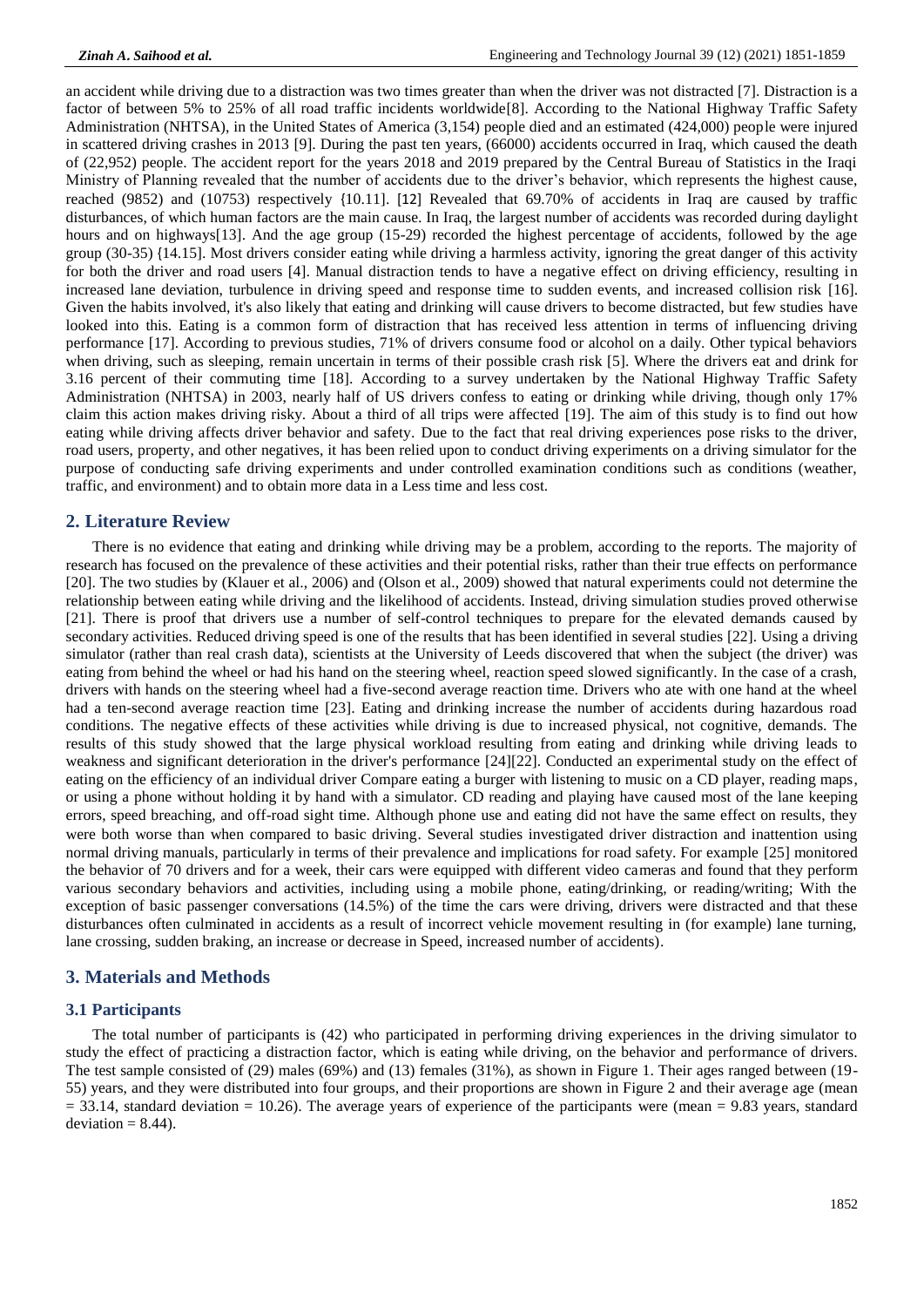

**Figure 1:** Percept of Participants **Figure 2:** Participants by age groups

# **3.2 Apparatus**

#### 3.2.1 Equipment

A fixed base driving simulator located at the University of Technology in Iraq was used for driving tests. The device consists of three screens and an integrated cockpit (driver's seat, steering wheel, transmission, accelerator and brake pedal) and a device (triple heads 2go) that connects the three screens to become one screen that displays the road scene in an integrated manner for three directions (front, left and right side). The driver sees it when driving into reality. All of these parts are mounted on a base made of a steel frame. They contain four frames that allow moving the device from one place to another, with a vertical iron structure that works as a stand for installing the screens on it. A driving simulation program has been adopted with many advantages to controlling the choice of the examination environment, traffic conditions, weather conditions, and the time of examination (day or night), as well as the presence of sound effects (vehicle movement sound, the use of horn, pedestrians and collisions). Loudspeakers were used to show these acoustic indicators to the participants. Two cameras were used to film the entire driving experience from the front and rear sides of the participant. As shown in Figure 3.



**Figure 3:** Driving simulator device (Researchers Work)

# 3.2.2 Driving Scenario

The test environment consisted of a 15-kilometer highway, which consisted of straight lines with few horizontal curves, and entrances and exits. It is divided into three lanes with a width of 3.5 meters, with all-highway furniture, including traffic lights and road signs. Moreover, billboards, numerous buildings on both sides of the road, and maintenance centers, giving a realistic feel of driving were, also, included. The volume of traffic on the road was average as the number of vehicles within the road and the nature of the traffic. The climatic conditions were chosen to be clear and sunny in the summer.

# **3.3 Experimental Design and Procedure**

#### 3.3.1 1. Design

Two driving experiences were prepared, the first is a single driving task (baseline driving) and the other is a double driving task. The participant should drive in the middle lane of the highway at a maximum speed of 90 km/h. The participant has been alerted if he/she exceeds the speed limit and there is no allowance to change his/her lane. When the participant comes to the laboratory, the researcher introduces the participant to the driving simulator, how to operate it, and the goal of conducting these tests, in addition to giving an idea of driving tasks that he/she will be asked. After that, the participant is asked to conduct a training driving task to be familiar with the simulator and the testing environment for a period of (15) minutes. After making sure that the participant is not exposed to any kind of simulating disease, driving experiments to begin. Within the highway route, three programmed events occur in three locations concurrently with performing the dispersion task, as these events are represented by the following, and as detailed in Table 1.

> 1) The first and third events, which are the sudden change of lane of the vehicle from the right lane in which the participant is driving.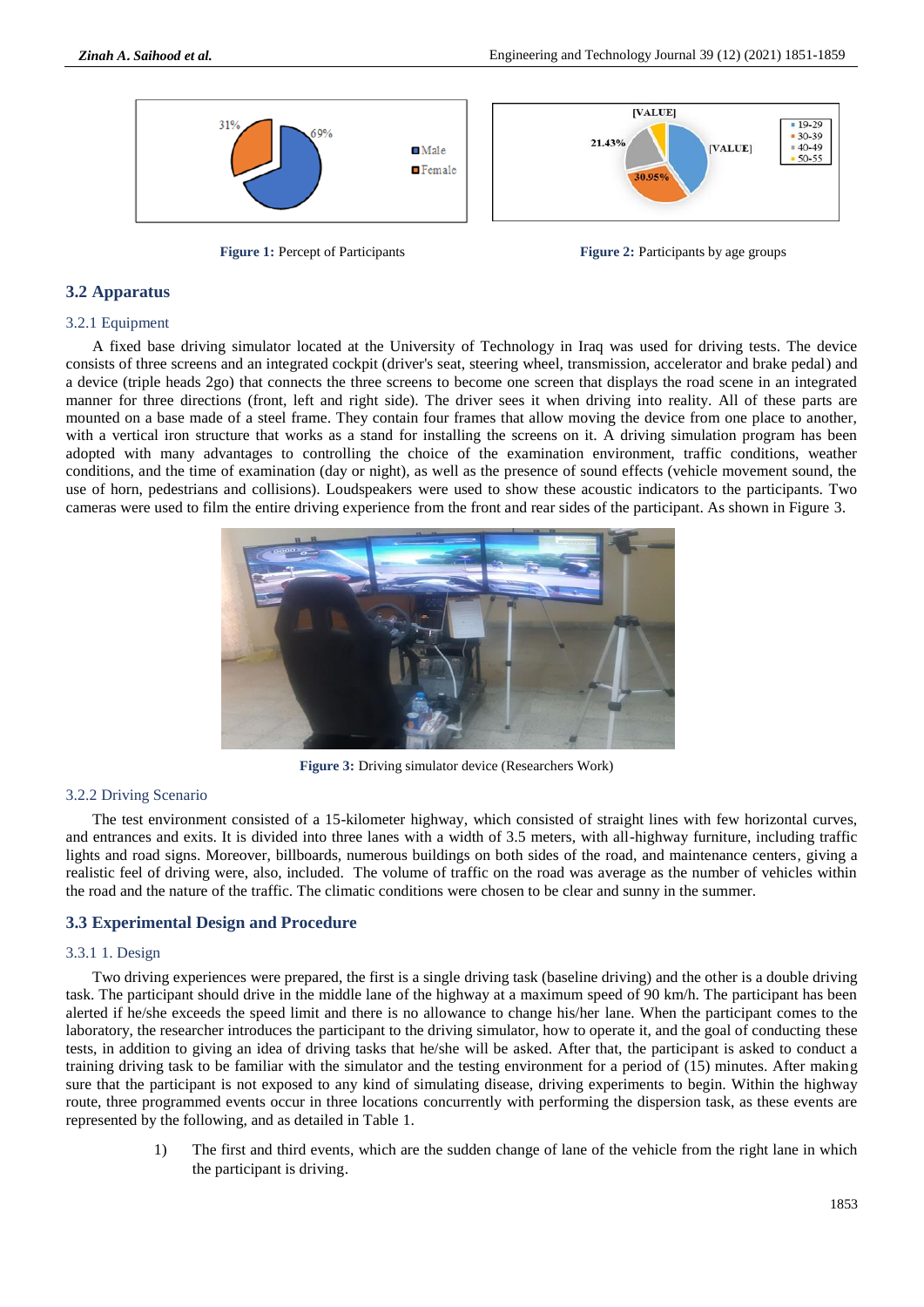2) The second event is the sudden stopping of a vehicle in front of the participant's vehicle.

Where the driver's behavior is measured due to the occurrence of the event, whether he/she is attentive to it and his/her reaction is to stop or change lanes to avoid a collision or the lack of attention due to distraction that leads to a collision. In a dual-drive task, the participant drives without knowing the locations or times of the start and end of the distraction task. The researcher asks the participant to start and end each task according to the pre-determined locations along the road. All participants start the experiment from the same location where the participant finds himself standing on the side of the highway in a designated parking lot and begins to move to the right lane while trying to reach the central lane for a test drive. The time spent on one driving task (single or double) ranges from (10-15) minutes, and the time required to perform one eating task is about (0.45-0.8) minutes. After the eating task is finished, the participant returns the food to the food basket that is located next to the driver's seat and then drives for (0.8) minutes and then repeats the eating task, which is repeated six times during the double driving experience. The total time to complete two driving mission scenarios is limited (30 minutes). Noting that the whole experience of each participant takes longer, because between each leadership task and another, the participant is given a period of rest and make sure that he is healthy and does not enter into a simulated disease, and this period varies from one participant to another.

| <b>Phase</b>   | <b>Baseline</b> (single)<br>driving task | <b>Dual driving Task</b> | Event  | <b>Duration of effectiveness</b><br>of distraction (minute) |
|----------------|------------------------------------------|--------------------------|--------|-------------------------------------------------------------|
| $\mathbf{1}$   | driving                                  | Driving                  |        | $\langle \cdot \rangle^{\mathcal{A}}$                       |
| $\overline{2}$ | $=$                                      | Driving distraction      |        | $(0.45\cdot\cdot\cdot)$                                     |
| 3              | $=$                                      | Driving                  |        | $\langle \cdot \rangle^{\Lambda}$                           |
| 4              | $=$                                      | Driving distraction      | First  | $(0.45 - \cdot \cdot \cdot)$                                |
| 5              | $=$                                      | Driving                  |        | $\langle \cdot \rangle^{\Lambda}$                           |
| 6              | $=$                                      | driving distraction      |        | $(0.45-1)$                                                  |
| 7              | $=$                                      | Driving                  |        | $< \cdot \wedge$                                            |
| 8              | $=$                                      | driving distraction      | second | $0.45 - A$                                                  |
| 9              | $=$                                      | Driving                  |        | $\lt\cdot\Lambda$                                           |
| 10             | $=$                                      | driving distraction      |        | $(0.45\cdot\cdot\cdot)$                                     |
| 11             | =                                        | Driving                  |        | $\lt \cdot \wedge$                                          |
| 12             | $=$                                      | driving distraction      | Third  | $(0.45\cdot\cdot\cdot)$                                     |
| 13             | =                                        | Driving                  |        | $< \cdot \wedge$                                            |

#### **3.4 Procedures and details of each task**

#### 3.4.1 The first task / the single task (baseline driving)

In the basic driving mission, or as it is known as the single mission, participation begins with moving his/her car from the parking lot and driving in the central lane assigned to him at a maximum speed of 90 km/h without performing any additional task. After a period of driving, the first event begins as one of the cars rotates, and the sudden maneuver in front of the participant's vehicle changes its position from the right lane and move into the lane in which the participant is driving. After a period of free driving, the second event occurs, which is the sudden stop of the car in front of it, and after a period of free driving, the driver approaches the end of the starting road and reaches the intersection. After a period of driving, the second event occurs, which is the sudden stopping of the car in front of it, and after a period of driving, the third event appears and a car in the left lane of the participant's car makes a sudden turn in front of the participant's vehicle. Thus ends the first task of the basic leadership as detailed in Table 1.

#### 3.4.2 The second task is the dual driving task (the eating task)

The participant drives the vehicle from the same position in which it was parked as previously described in the Basic Driving Mission Description. In this mission, the order will be required with an additional task, which is eating, because after a period of free driving, he/she is asked to start the task of eating in a certain place, where the driver chooses what he/she wants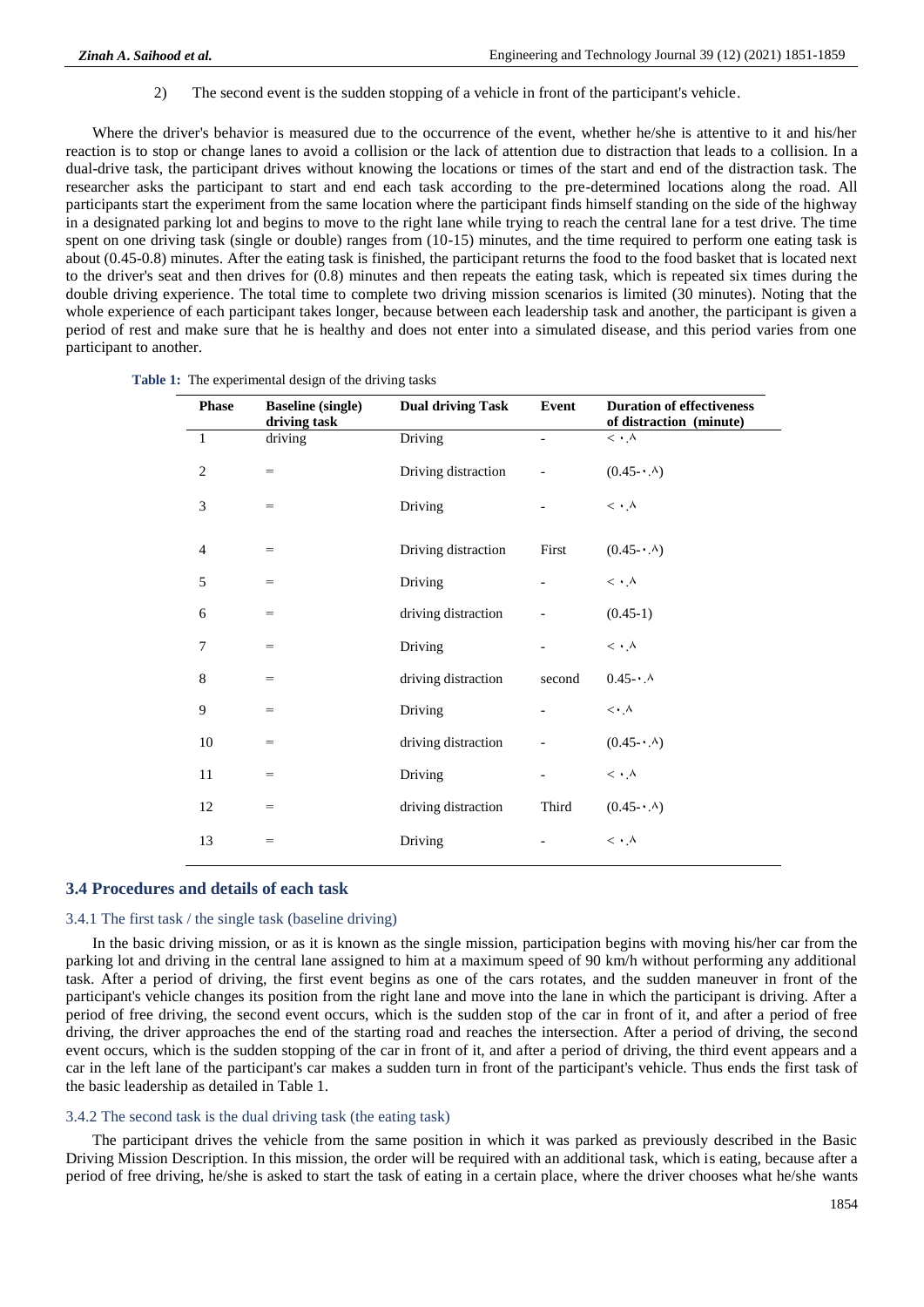from the food items placed in the basket next to him as shown in Figure 4. After a distance of travel, until reaching a certain point, he/she is asked to leave the food and return it to its place inside a basket. The task is repeated (6) times during the road, as the surprise appears in the second, fourth, and sixth tasks, as detailed in Table 1.



**Figure 4:** The side basket of food items

# **3.5 Parameter test**

The researchers chose an important factor that is measured to study the driver's behavior as driving performance, which is speed and a factor to detect risk, which is (the number of errors that lead to collisions), and they are among the factors that researchers adopt in previous studies {4, 18, 23].

#### 3.5.1 . Journey speed

It is an important indicator of the safety and mobility of transportation systems. It has a major impact on collision risk and road user safety. In this work, the researchers used to measure the mean journey speed for each of the two driving tasks (single and dual), by calculating (speed = distance/time), the distance traveled is the length of the highway  $(15)$  km and time is the time taken by each participant to complete one driving task.

#### 3.5.2 Number of crashes (collisions)

The number of driver faults is a universal safety measure that includes the sum of all driving errors. The researchers relied on collision errors, including the number of times the driver's car touched another vehicle or a fixed object such as a building, tree, or safety fence on the road and along the highway designated for examination, in addition to the collision that occurs as a result of the three sudden programmed events that appear in front of the driver (the sudden movement of the vehicle in the lane next to the participant's vehicle and the sudden stopping of the vehicle in front of the participant's vehicle in the same lane).

# **4. Results**

# **4.1 Mean Journey Speed**

#### 4.1.1 All participants

The average driving speed of (42) participants in the single driving task (basic driving) was (80.63) km/hr., and the speed decreased for most of the participants during the dual driving task (Eating task), where mean journey speed was (75.45) km/hr., as shown in Figure 5.



**Figure 5:** Mean Journey Speed for All participants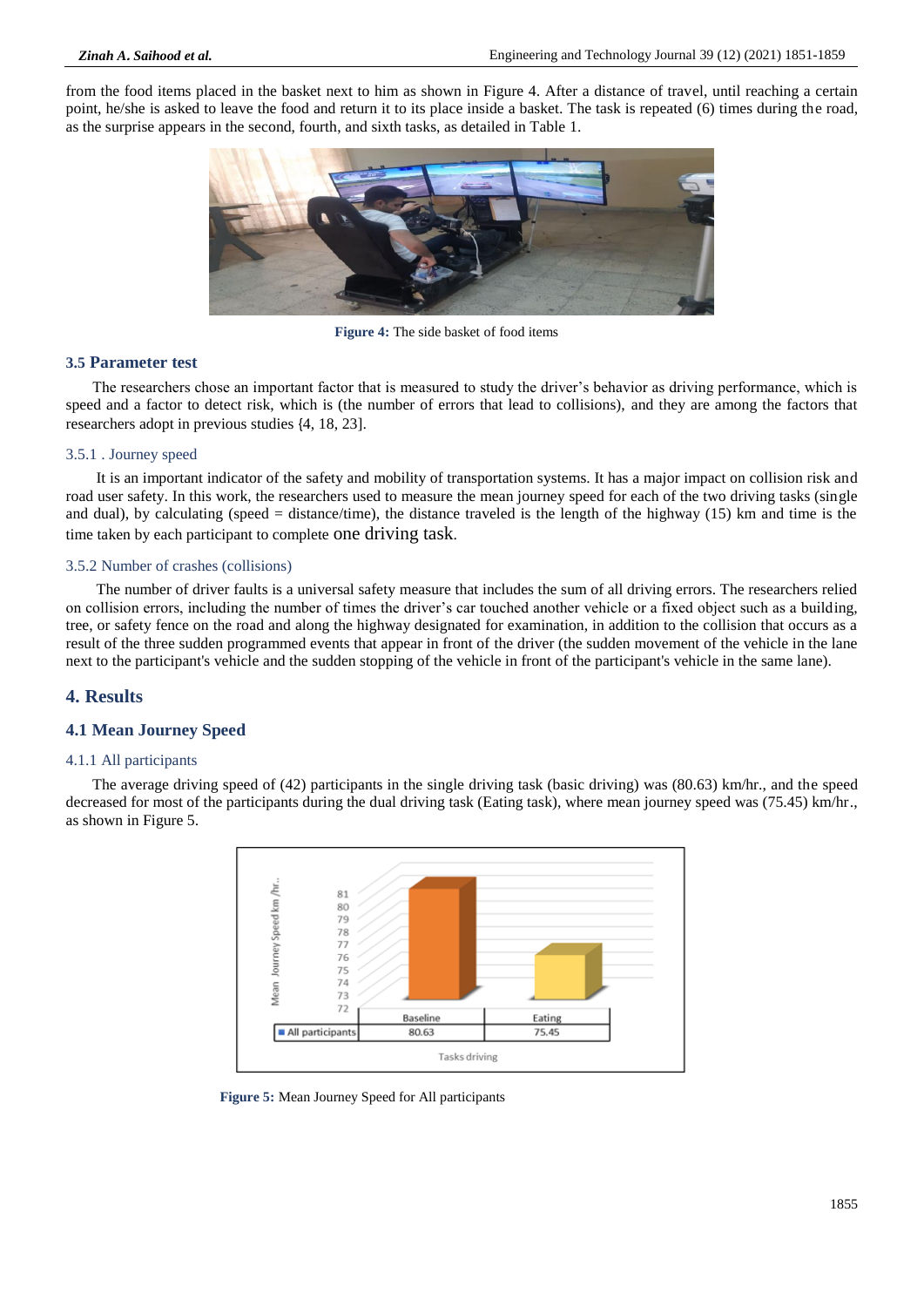# 4.1.2 Gender comparison (male, female)

When comparing the speed results of driving under the influence of the double task (eating) between each of the (29) male participants with the (13) female participants, the results showed that the female speed was affected by the decrease more than the speed of the males. The baseline driving speed for females reached (77.64 km/hr.) and the speed during the tasks were (72.78 Km/hr.). As for the males' speed, it reached (81.97 km/hr.) for basic driving and (76.65 km/hr.) for driving during the mission, as presented in Figure 6.



**Figure 6:** Mean Journey Speed by gender

#### 4.1.3 Speed Comparison for Age Group

 The age of the participants was divided into four groups, namely the youth group (19-29), the group (30-39) and (40-49), and finally the elderly (50-55), the average speed of the participants in the four groups during the double driving task was less than their speed in the single driving task. The results revealed differences in the average Speed among the age groups. The youth group (19-29) drove with a higher average speed than the rest of the groups in both driving tasks (baseline and eating) (82.67) km/h and (77.25) km/h, respectively. The age group (50-55) led the elderly with the lowest average speed in both driving tasks compared to other groups, as shown in Figure 7.



**Figure 7:** Mean Journey Speed by Groups

# **4.2 Number of Crashes (Collisions)**

#### 4.2.1 All participants

All participants (42) in the single driving task (baseline driving) completed the driving test without any crashes being recorded. On the other hand, most of the participants had a crash during the dual driving task (eating task) and the number of accidents was (12), as shown in Figure 8.



**Figure 8:** Number of Crashes for all participants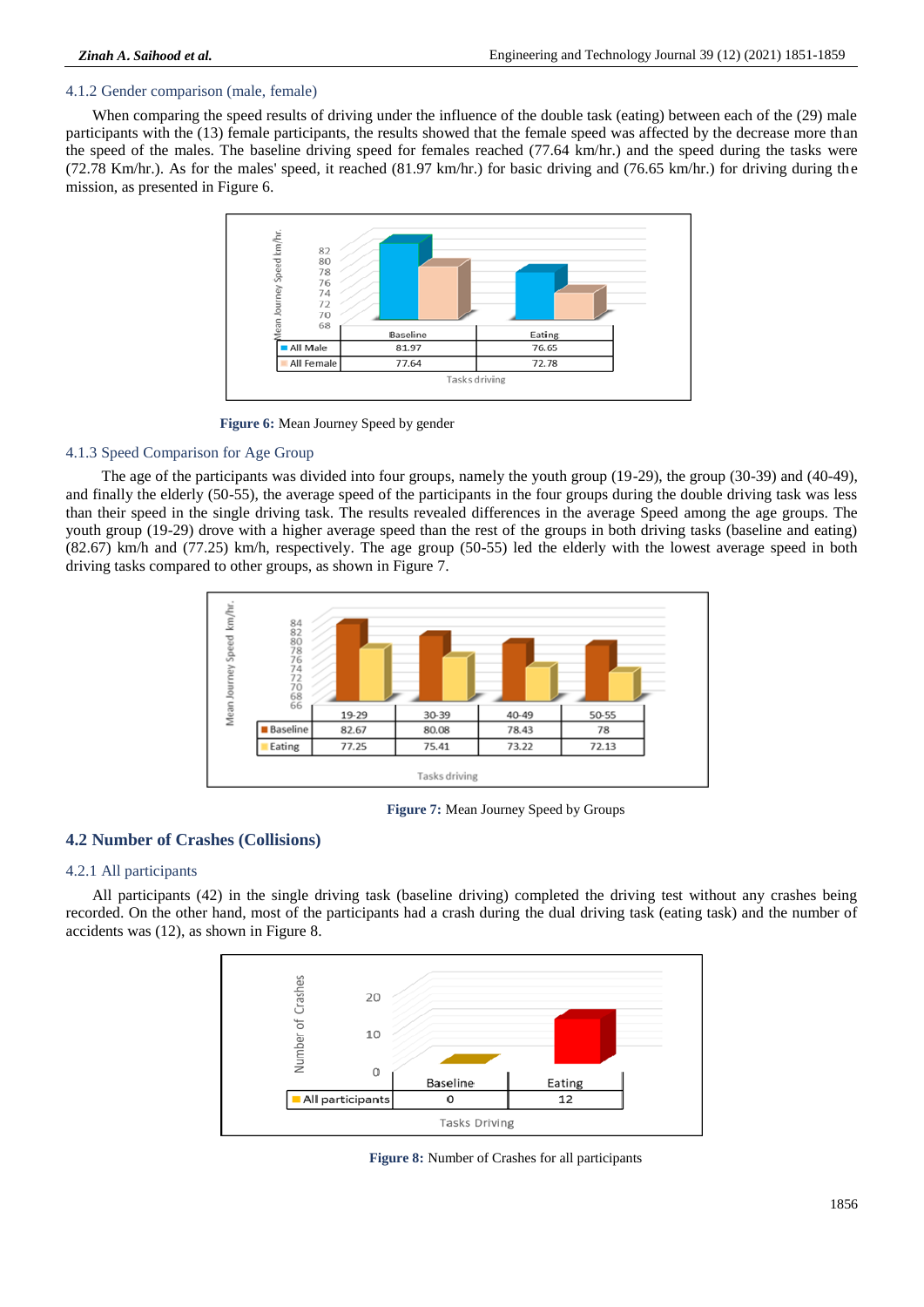# 4.2.2 Comparing the number of crashes by gender

When comparing the results of the number of crashes for participants under the influence of the double task (eating) between (29) male participants and (13) participants, it was noted that females were exposed to a number of crashes are (7), which is higher than the number of crashes recorded by males are (5). As for basic driving, neither gender recorded any accidents, as shown in Figure 9.



**Figure 9:** Number of Crashes by gender

# 4.2.3 Number of Crashes by Groups.

The age of the participants was divided into four groups as mentioned previously. The number of baseline driving crashes was (0). As for driving with the task of eating, crashes occurred with a difference in their number between the age groups. The youth group (19-29) recorded the number of crashes was (6), which is the highest number compared to the rest of the groups. The age group (50-55) recorded the lowest number of crashes, which is (1), as shown in Figure 10.



**Figure 10:** Number of Crashes by categories

# **5. Discussion and conclusions**

This study sought to clarify the effects of food intake on driving performance in a highway scenario while dealing with a serious accident. There have been a few such experimental studies published in the literature, including the study by {4, 22, 24, 25]. The results of this study support the question of whether practicing an eating task while driving distracts the driver and affects their performance with regard to speed and maintaining safe driving. While the driver performance deterioration associated with poor performance was observed during the dual driving task compared to the base driving. The mental work of the driver is the result of increased requirements for the purpose of adapting to the additional driving task, and these requirements lead to physical effort accompanied by little cognitive effort as well as visual distraction, which requires the driver more time than taking the hands off the steering wheel and the driver's thought of maintaining food Spilling it on his clothes, and all this is accompanied by keeping the eyes off the road while the driver tries to take the food from its place or trying to open its cover or even when returning the food to its place. This is what was observed in most participants in the current study's trials attempting to adapt to this extra effort by reducing their speed with the scarcity of participants maintaining their average speed or even performing a significant and distracting effect to increase their abilities. Speed as in the youth category (19-29). Another evidence of deteriorating driving performance during the dual-task is the participants' exposure to accidents when encountering a serious accident. Accordingly, drivers can adapt to the conditions and the task to a certain extent, but this adaptation breaks down during abnormal situations, as a result of an increased workload. When reviewing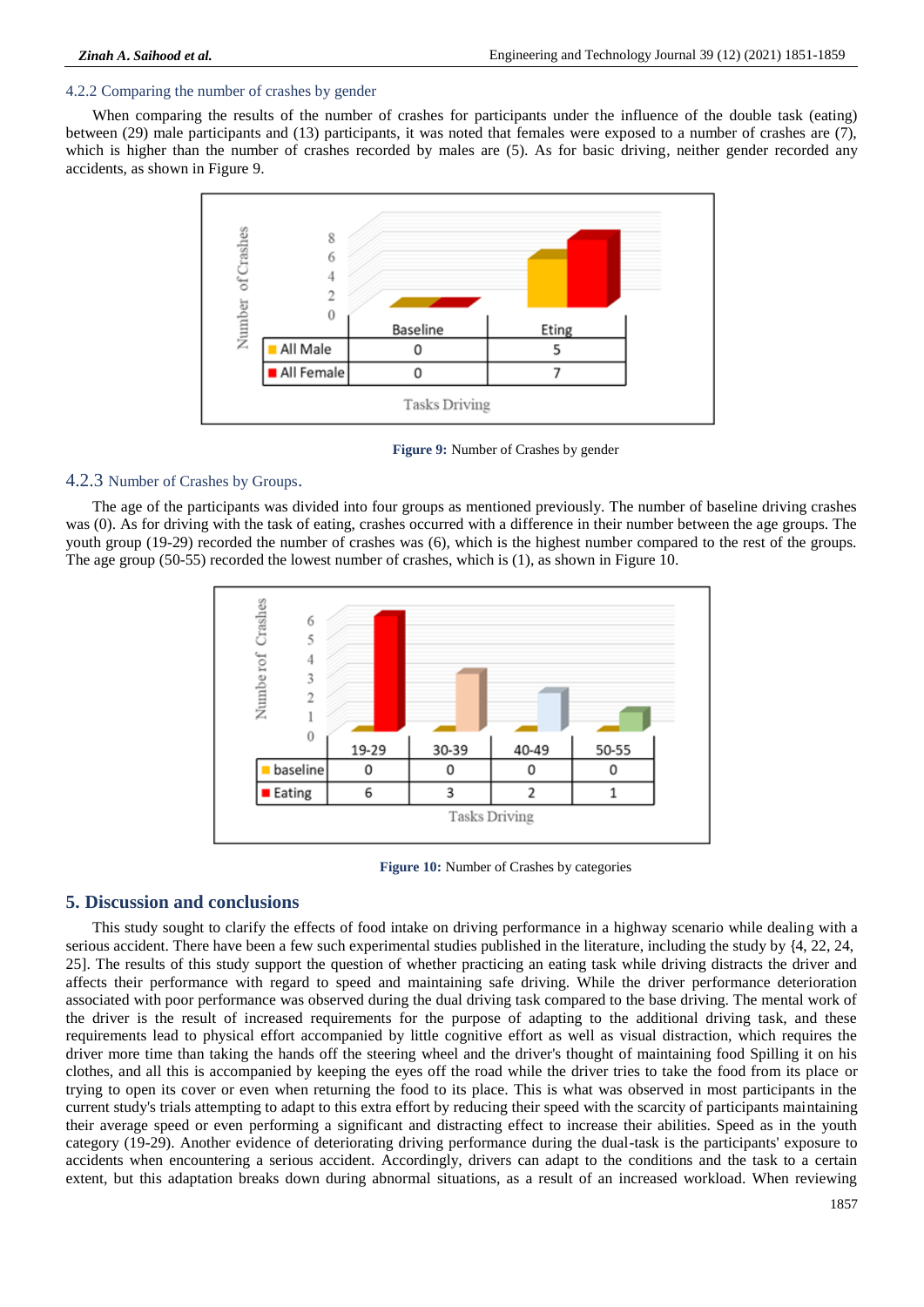previous research, it can be concluded that the current study provides evidence for the hypothesis that eating while driving can have a negative effect on driving safety because drivers are not necessarily aware of the risks. Empirical research is needed in the future to determine if these results are generalizable to real-world driving in terms of the influence of different types of conditions (traffic, atmospheric, and environmental), the influence of road engineering design, or even the effect of vehicle type, to develop strategies to reduce distracted driving.

#### **Acknowledgment**

Thanks and appreciation goes to everyone who contributed to the completion of this work.

#### **Author contribution**

All authors contributed equally to this work.

#### **Funding**

This research received no specific grant from any funding agency in the public, commercial, or not-for-profit sectors.

#### **Data availability statement**

The data that support the findings of this study are available on request from the corresponding author.

#### **Conflicts of interest**

The authors declare that there is no conflict of interest.

# **References**

- **[1]** S. Amado and P. Ulupinar, The effects of conversation on attention and peripheral detection: Is talking with a passenger and talking on the cell phone different?, *Transportation Research Part F: Traffic Psychology and Behaviour*, 8 (2005) 383–395, doi: 10.1016/j.trf.2005.05.001.
- **[2]** Qin, Li, Z. Chen, and D. A. Noyce, Introduction: Driver distraction has become a significant problem in transportation safety., (2019).
- **[3]** A. U. H. Ramachandraraje, Effect of Cellphone Conversation and Text Messaging on Driver Behaviour: Distracted Driving, (2016), [Online]. Available: www.iranesrd.com.
- **[4]** M. L. Alosco *et al.*, Both Texting and Eating Are Associated With Impaired Simulated Driving Performance, *Traffic Injury Prevention*,. 13 (2012) 468–475, doi: 10.1080/15389588.2012.676697.
- **[5]** E. N. P. M. O. J. V. D. A. A. R. T. A. B. G. H. S. P. E. M. J. G. W. R. Mazzae, Radio Tuning Effects on Visual and Driving Performance Measures-Simulator and Test Track Studies,( 2013). [Online]. Available: www.ntis.gov.
- **[6]** I. Z. Sutalaksana, G. B. Pratama, P. Alif, R. Yamin, and H. R. Soetisna, THE EFFECTS OF FOOD AND DRINK INTAKE TO DRIVING PERFORMANCE: A SYSTEMATIC REVIEW, 14 (2019), doi: 10.20858/tp.2019.14.1.1.
- **[7]** J. Hoff *et al.*, Distracted driving and implications for injury prevention in adults., *J. Trauma Nurs.*, 20 (2013), doi: 10.1097/jtn.0b013e318286616c.
- **[8]** D. D. European Commission, Study on good practices for reducing road safety risks caused by road user distractions Final report, (2015).
- **[9]** D. D. European Commission, (2018) Driver Distraction Driver Distraction-2, (2018).
- **[10]** I. Central Statistical Organization, Accidents report for the year (2018), (2019).
- **[11]** I. Central Statistical Organization, Accidents report for the year (2019), *J. Artic.*,( 2020).
- **[12]** N. A. Younis, Road Congestion as a Driver Behavior.pdf, University of Mosul Collage of Engineering Civil Engineering Department Post Graduated - Transportation & Highway, (2020).
- **[13]** A. A. Ibrahim, The Effects of Vehicle Speed and Type of Road Surface on the Longitudinal Slip of Tires and the Brake Stopping Distance, *Eng. Technol. J.*, 31 (2013) 1854–1869.
- **[14]** T. A. Jaber, Proposed Collision Avoidance System in Driverless Cars, *Eng. Technol. J.*, 37 (2019) 1–5.
- **[15]** E. Q. Abdullah, Urban Crowding in Iraqi Cities Zayona Area in Baghdad City case study, *Eng. Technol. J.*, 34(2016), 387–403.
- **[16]** U. Kaewken, Driving distraction effects on reaction time in simulated driving, *Transp. Res. Part F Traffic Psychol. Behav.*, 45(2016).